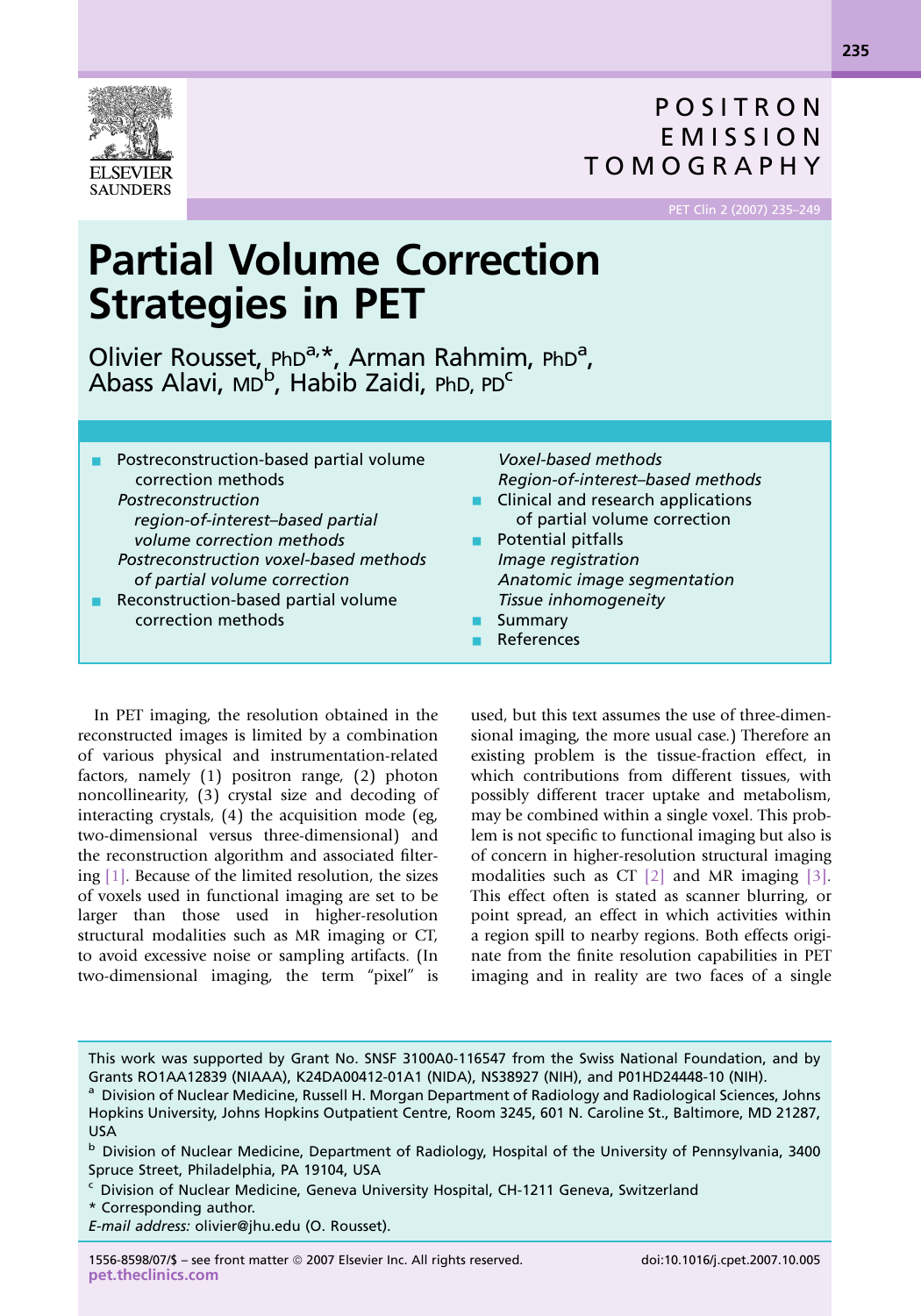phenomenon. This unified aspect of partial volume effects (PVE) is reflected in the authors' system of notations, listed in Table 1.

The following discussion assumes a perfectly registered high-resolution image (eg, MR imaging) of the object and a lower-resolution PET image of that same object. The partial volume operator  $P$  is denoted as the  $n \times m$  matrix modeling the combined tissue-fraction effect as well as the PET point-spread blurring effect  $(n$  is the number of PET image voxels, *m* the number of high-resolution voxels) from the space of the high-resolution image to the PET image space. This notation/model is somewhat different from the common notation in which the tissue-fraction effect is modeled before the point-spread effect and  $P$  then is taken as a square matrix modeling the blurring effect on the PET image. In fact, to compute the overall PVE, it is more accurate to perform forward projection of the high-resolution image of the object while incorporating the various finite-resolution effects in PET, followed by application of the reconstruction algorithm used, thus determining the overall PVE (Table 1).

|                  | Table 1: Notations |                             |
|------------------|--------------------|-----------------------------|
| Symbol           |                    | <b>Definition</b>           |
| h                |                    | vector of observed PET      |
|                  |                    | image voxels                |
| S                |                    | # of tissue segments        |
| $\boldsymbol{x}$ |                    | vector of segment<br>values |
| m                |                    | # of high-resolution        |
|                  |                    | (MR imaging) voxels         |
| R                |                    | segment to MR imaging       |
|                  |                    | mapping                     |
| n                |                    | # of PET voxels             |
| P                |                    | MR imaging to PET           |
|                  |                    | partial volume operator     |
| η                |                    | voxel noise in PET image    |
| A                |                    | region averaging            |
|                  |                    | operator                    |
| $\rho$           |                    | PET image voxel             |
|                  |                    | covariance matrix           |
| B                |                    | vector of measured PET      |
|                  |                    | region values               |
| G                |                    | <b>Geometric Transfer</b>   |
|                  |                    | Matrix (GTM)                |
| $\eta'$          |                    | PET region noise            |
| $\rho'$          |                    | PET region covariance       |
|                  |                    | matrix                      |
| V                |                    | vector of partial           |
|                  |                    | volume-corrected            |
|                  |                    | image voxels                |

For many reasons, the first medical applications of positron radiation focused on the brain, and most of the first human PET prototypes were developed specifically for functional brain imaging [\[4\]](#page-11-0). Likewise, the first partial volume correction (PVC) techniques focused on neurologic PET procedures in which the enhancement of the quantitative capa-bilities of PET was driven by brain research [\[5,6\]](#page-11-0). The most sophisticated PVC strategies rely on an adjunct coregistered structural image in which MR imaging plays a pivotal role because of the better contrast between the gray and white matter compared with CT  $[7-10]$ . Now, however, the use of correlated anatomic information provided by the CT component of dual-modality imaging systems (eg, PET/CT) makes it possible to perform accurate PVC in other organs and tissues including cardiovascular [\[11\]](#page-11-0), atherosclerotic [\[12\],](#page-11-0) and whole-body oncologic imaging [\[13,14\]](#page-11-0).

PVC methods can be categorized broadly as (1) postreconstruction-based and (2) reconstructionbased methods; which are discussed separately in later sections. Within each of these categories, region-of-interest (ROI)–based and voxel-based approaches are discussed. Clinical and research applications of various PVC strategies used in PET are addressed also.

# Postreconstruction-based partial volume correction methods

# Postreconstruction region-of-interest–based partial volume correction methods

## Recovery coefficient method

The first attempts to compensate for PVE using recovery coefficients were made by Hoffman and colleagues [\[5\],](#page-11-0) who computed a set of recovery coefficients based on known size, shape, and location (within the PET scanner) of the objects being imaged. The same group later extended this approach to predict the recovery coefficients for different brain structures that were approximated using a series of non-overlapping spheres [\[6\].](#page-11-0) At this time, the PVE was tackled in the context of hot objects against a cold background and thus dealt with only one aspect of the problem, referred to as ''spill-out'' (the loss of activity because of the small size of the object relative to the PET scanner's spatial resolution). It soon was realized that, depending on the background's activity concentration, spill-in from the surrounding warm tissues might be as important as spill-out and should be compensated. The concept of contrast recovery coefficient, introduced by Kessler and colleagues [\[15\]](#page-11-0), reflects the rate of recovery that lies above the surrounding medium. This quantity is justified only when the background itself is not subject to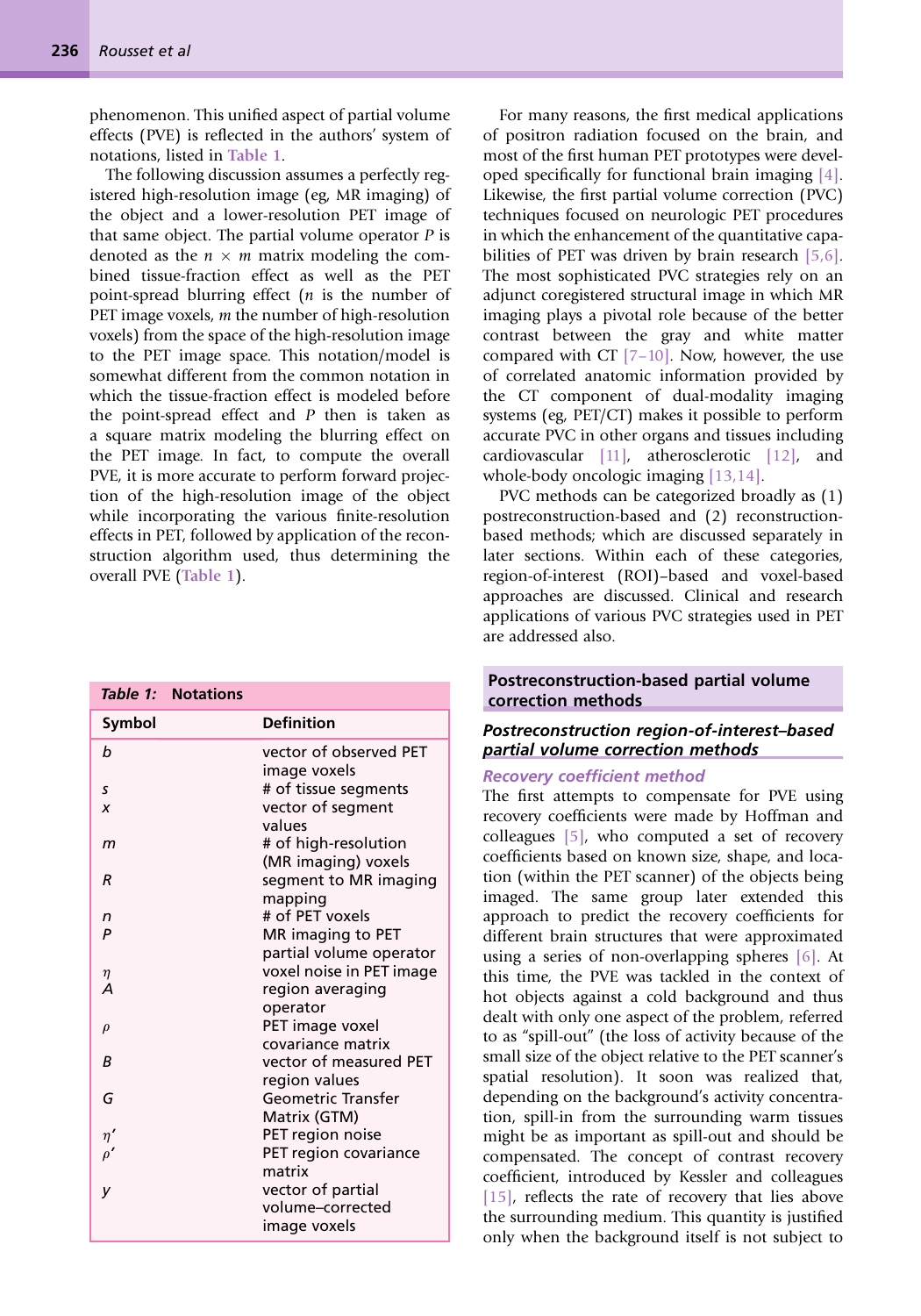PVE and is of known concentration and uniform activity.

For simplicity, several investigators adopted this concept and applied formulations derived by Hoffman and Kessler to clinical data to achieve more accurate assessment of relevant parameters (eg, to correct for brain atrophy) [\[16\].](#page-11-0) The technique is used commonly in clinical oncology when a priori information about the tumor (ie, a spherical shape of known size) is available [\[13,17–20\].](#page-11-0) The approach is limited, however, by the crude approximations involved, and more sophisticated techniques were sought.

Fleming and colleagues [\[21\]](#page-12-0) have proposed another simple method to account for the PVE by measuring the total uptake rather than the activity concentration in the ROI using a new index, the specific uptake size index. The technique consists in defining volumes of interest for the structure of interest (eg, striatum), large enough to guarantee the inclusion of all the partial volume counts detected outside the physical volume of the structures. The technique was validated further and proved to be useful for accurate quantification of specific binding ratio in Iodine-123 fluoropropyl-2-ß-carbomethoxy-3-ß-(4-iodophenyl)nortropane single proton emission tomography  $($ [ $123$ ] [FP-CIT SPECT)] brain images [\[22\]](#page-12-0).

#### Geometric transfer matrix method

The geometric transfer matrix (GTM) method is based on considering as many ROIs as the number of tissue segments considered in the analysis, resulting in as many equations to be solved as the number of unknown true segment values.  $RSF_i$  is the regional spread function of tissue  $i$  (ie, the response of the scanner to the activity within each tissue segment, which is assumed to be uniform).  $RSF_i$  is computed for each segment  $i$  by creating an image  $U_i$  of the *i*th segment with unit activity (the other segments being set to 0), followed by the forward projection (Fproj) and reconstruction (Recon) steps [\[23–25\]:](#page-12-0)

$$
RSF_i = Recon (Fproj (U_i))
$$
 (1)

The resulting blurred images then define the RSF for each segment within which the activity is assumed to be homogeneous, as shown in Fig. 1. Consideration of the issue of noise is elaborated later.

The next step consists in computing what fraction of each segment *i* contributes to each ROI<sub>i</sub>, as shown in [Fig. 2](#page-3-0); these contributions define the  $g_{ii}$ elements of the GTM, denoted here by G.

Next, referring to the vector containing the unknown true tissue segment values as x (size  $s \times 1$ where  $s$  is the number of tissue segments within which activity is assumed homogeneous) and the vector containing the average measured values within the ROIs drawn on the PET images as B (size  $s \times 1$ ), one arrives at the model:

$$
Gx = B \tag{2}
$$

In practice, the matrix G is always invertible. One should note that individual ROIs are drawn to correspond closely to each tissue segment, so that the matrix G has most of its largest values along its diagonals. Therefore, the rows or columns of G are not linear combinations of one another, and G can be seen to be invertible. Solving for the vector of unknown segment values  $x$ , one then arrives at:

$$
x = G^{-1}B \tag{3}
$$

wherein the values for vector B are measured regional activity concentrations, and the matrix G has been estimated.

# Perturbation-based geometric transfer matrix method

A refinement to this approach, proposed by Du and colleagues [\[26\]](#page-12-0), is based on the observation that



Fig. 1. A PET image is considered as the blurred superposition of tissues of homogeneous activity.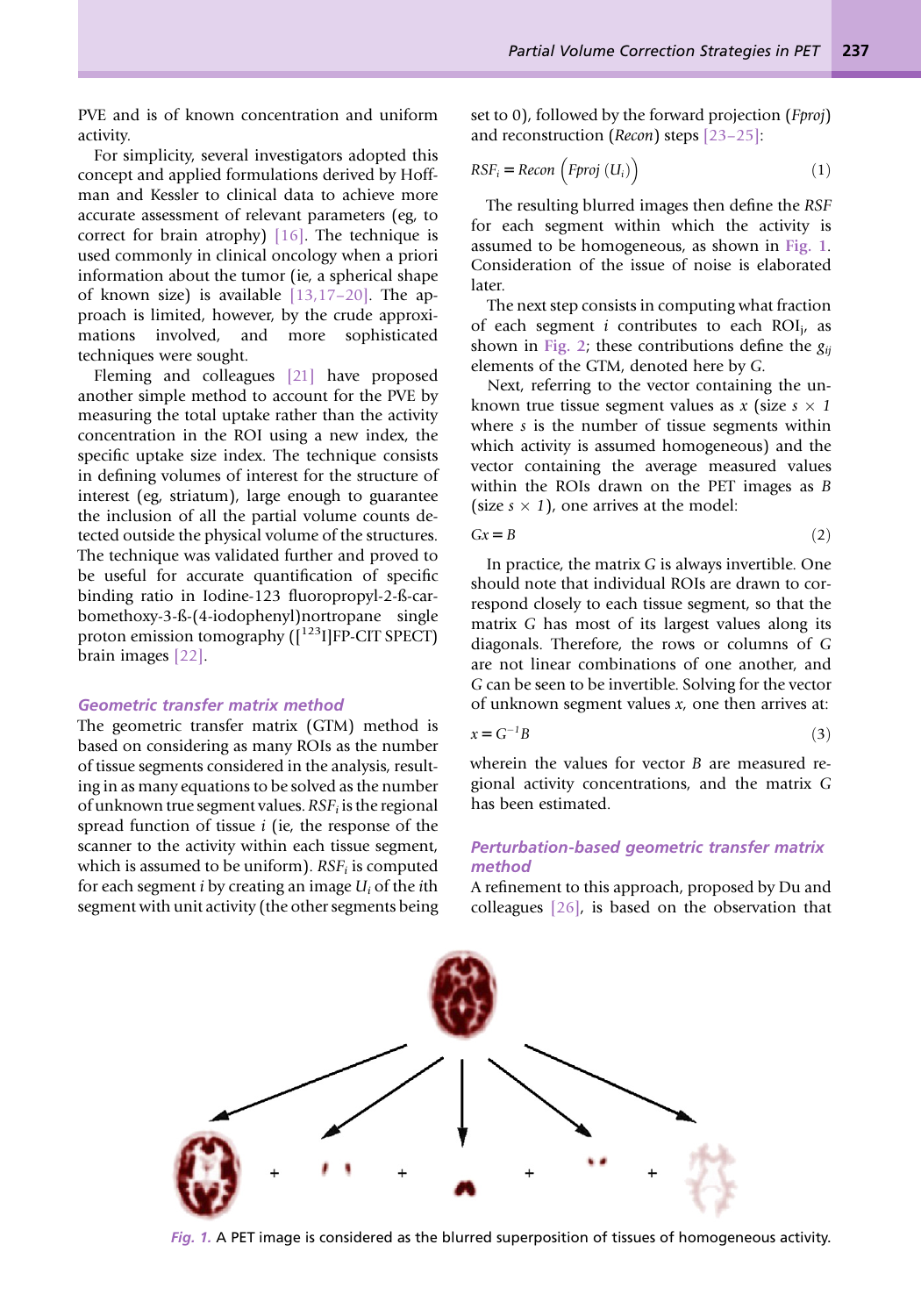<span id="page-3-0"></span>

Fig. 2. In this example, four segments of homogeneous activity are assumed: cortical gray matter plus thalamus (VOI<sub>1</sub>), putamen (VOI<sub>2</sub>), caudate nucleus (VOI<sub>3</sub>), and white matter plus scalp (VOI<sub>4</sub>). The RSF corresponding to each segment is then calculated, and its intersection fraction with each of the ROIs  $(i = 1..4)$  is computed, thus defining the elements of the 4  $\times$  4 GTM in this example.

statistical iterative reconstruction algorithms (eg, ordered subset expectation maximization, OSEM) are nonlinear, suggesting that the response of the scanner to a particular segment can depend on the activities in the other segments. The approach proposed by the authors is to perturb the initially estimated image  $\tilde{f}$  for the contribution of each segment to arrive at a better estimate of the RSF distributions. This approach can be written in our notation as:

$$
RSF_i = \frac{1}{d_i} \left\{ Recon \left(Fproj \left(\tilde{f} + d_i U_i\right)\right) - Recon \left(Fproj \left(\tilde{f}\right)\right) \right\}
$$
\n
$$
(4)
$$

where  $d_i$  is set to be a certain percentage (eg, 10% in Ref.  $[26]$ ) of the average counts in each segment *i*. (The notation used by Du and colleagues does not consider the tissue-fraction effect, because it denotes high-resolution segments and PET ROIs in the same space, thus modeling only the pointspread function (PSF) effect. The authors of this article thus extend the notation to the more general case).

The method was tested using phantoms and simulations in the context of brain SPECT imaging and showed noticeable reductions of bias in PVC compared with the conventional method based on the linear assumption [\[27\]](#page-12-0).

#### Methods using voxel-based noise models

Alternatives to this approach also have been suggested by Labbe and colleagues [\[28\]](#page-12-0) and by Aston and colleagues [\[29\].](#page-12-0) These alternatives are still ROI based in that they perform PVC for measured ROI values, but they attempt to model the noise at the voxel level. A novel analytic comparison of these methods with the one derived by Rousset and colleagues [\[25\]](#page-12-0) is presented here.

Approximately following the notations of Aston and colleagues  $[29]$ , let R be a matrix mapping the true segment values  $x$  to the high-resolution (eg, MR) image voxels (thus  $m \times s$ , where m is the number of high-resolution voxels). As such, elements of R are strictly 0 or 1 for hard segmentation or can take values in the range [0,1] for soft/fuzzy segmentation of MR images. Also, denoting  *to*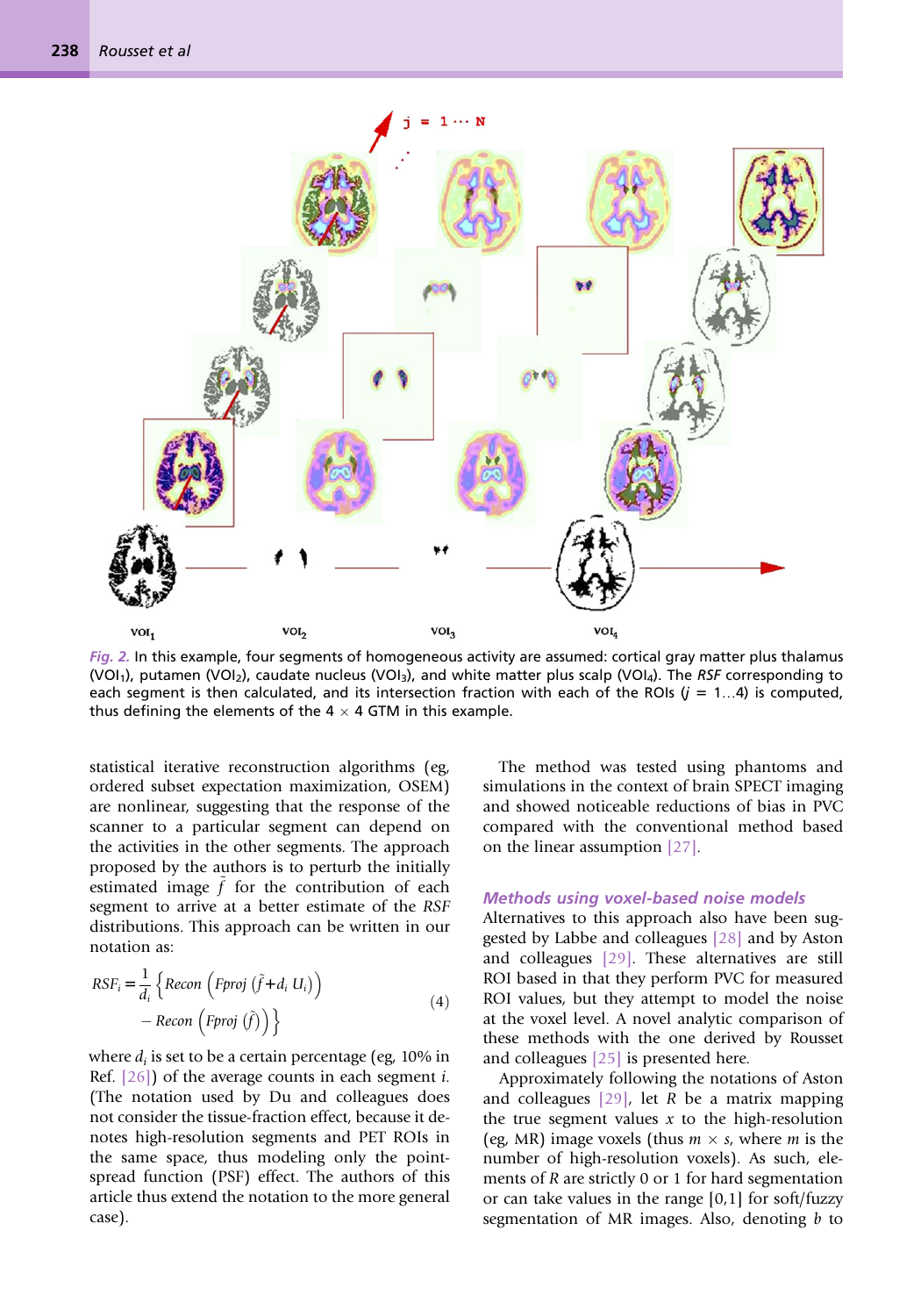<span id="page-4-0"></span>store the reconstructed PET image values at the voxel level (with size  $n \times 1$ ), this model can be written as:

$$
PRx + \eta = b \tag{5}
$$

where  $P$ , as previously defined, maps the MR image to the PET image incorporating the overall PVE (ie, tissue fraction as well as the PSF effect), and  $\eta$ models the noise in the reconstructed PET image that can be generalized to model the contribution of different types of noise. In the present framework, the approach of Rousset and colleagues [\[25\]](#page-12-0) can be derived by considering the  $s \times n$  averaging operator A, which essentially considers s regions (ie, as many regions as the original segments) and calculates the average image values within each region; thus:

$$
APRx + A\eta = Ab \tag{6}
$$

Which, defining  $\eta' = A\eta$ ,  $G = APR$  and  $B = Ab$ , can be written as

$$
Gx + \eta' = B \tag{7}
$$

Note that  $B$  is thus simply the measured average region values, and G (which is a square  $s \times s$  matrix) models the PVE on the original segments as measured by the defined regions and is thus the standard GTM.

Now modeling the noise vector  $\eta'$  using a general region noise covariance matrix  $\rho'$  (size  $s \times s$ ), the weighted least-squares solution to Equation 7 (ie, weighted by  $\rho'^{-1}$ ) is:

$$
x = (G^T \rho'^{-1} G)^{-1} G^T \rho'^{-1} B \tag{8}
$$

Next, recalling as explained before, that the GTM G is in practice always invertible, one arrives at many cancellations in Equation 8 resulting in:

$$
x = G^{-1}B \tag{9}
$$

That is, according to this method, the PVC segment values are independent of the noise properties. This important observation shows that the present framework is not biased in the sense that it does not make any assumptions or approximations about the noise distribution in the reconstructed PET images. It also suggests that, in ongoing advanced PVC research, this framework should be used for benchmark comparisons because it makes a minimal number of assumptions. Aston and colleagues [\[29\]](#page-12-0) are able to reduce their derivation to that of Rousset and colleagues [\[25\]](#page-12-0) by making an assumption regarding the noise model, but it is not necessary to make that assumption to arrive at the GTM approach. In fact, as argued previously, given the ROI-averaging framework set by Equation 6, one may arrive at Rousset and colleagues' [\[25\]](#page-12-0)

formulation without making specific assumptions about the noise model.

The approach instead can be implemented by directly solving Equation 5, as described by Aston and colleagues [\[29\]](#page-12-0), at the voxel level. Thus, modeling the voxel noise  $\eta$  using a general image voxel covariance matrix  $\rho$  (size  $n \times n$ ), the least-squares solution of Equation 5 weighted by  $\rho^{-1}$  yields:

$$
x = (R^T P^T \rho^{-1} P R)^{-1} R^T P^T \rho^{-1} b \tag{10}
$$

Here, unlike the previous solution, a cancellation of terms does not occur, because the matrix PR is a non-square matrix  $(n \times x)$  mapping the true segment values to blurred PET images and as such is not invertible. Labbe and colleagues [\[28\]](#page-12-0) proposed the nonweighted least-squares approach (ie, with an assumption of uncorrelated, identically distributed voxel noise, thus  $\rho \propto I$ ) arriving at:

$$
x = (R^T P^T P R)^{-1} R^T P^T b \tag{11}
$$

Nevertheless, the aforementioned assumption is generally not valid in PET reconstructions, and the voxels tend to reveal unequal variances, especially with iterative reconstructions in which voxel variances are very nonuniform and typically are highly correlated with true voxel intensities [\[30,31\].](#page-12-0) As such, a better approximation worthy of further investigation for OSEM-type algorithms is to set:

$$
\rho \sim \text{diag}\{b^2\} \tag{12}
$$

where  $b^2$  is the vector of squared imaged intensities, which can be arrived at roughly by using approximate noise analysis for iterative algorithms (see Equation 41 in Ref. [\[30\]\)](#page-12-0). Nevertheless, Equation 12 is still a rough approximation, and the variances depend on the object in a more complicated way, as derived extensively by Barrett and colleagues [\[30\]](#page-12-0) and more precisely by Qi [\[31\]](#page-12-0). Furthermore, it is not accurate to assume that image voxels are uncorrelated, and the amount of correlation is highly dependent on a number of factors (eg, the number of iterations of the reconstruction algorithm and whether resolution recovery methods are used [\[32\]](#page-12-0)).

The authors believe that the accurate modeling of noise using Equation 10 has considerable potential for obtaining more precise (ie, less variant) PVC estimates. At the same time, the task of estimating the covariance matrix  $\rho$  is quite intense [\[31\]](#page-12-0) and would be compounded further in practice because it would be estimated based on the measured data set, which is only a single, noisy projection of the true object [\[33\]](#page-12-0). The degree of valid approximations in the estimation of the covariance matrix  $\rho$  that would be acceptable for the task of estimating PVC segment values  $x$  remains an open question. Therefore it is useful to compare such derivations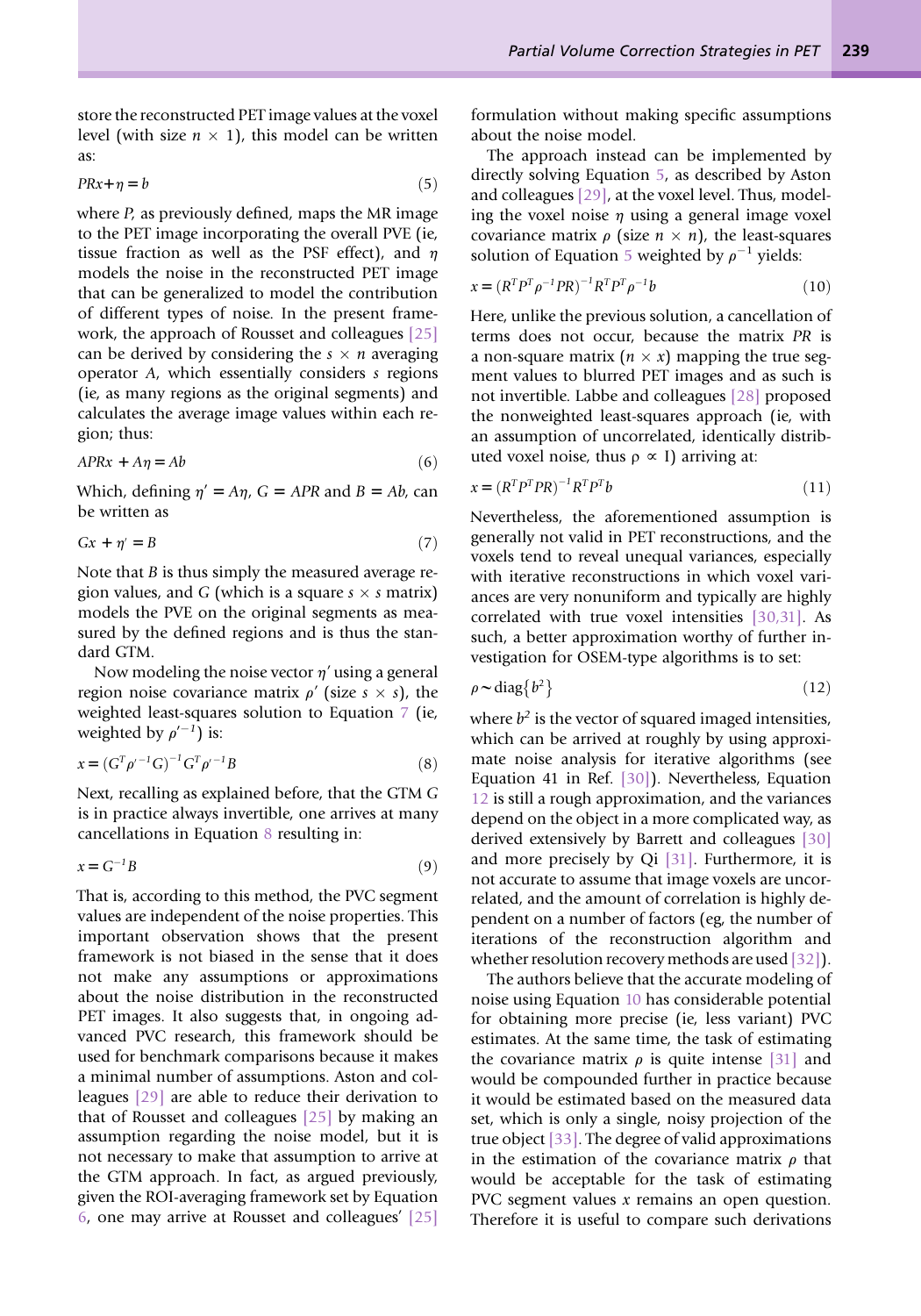with that of Equation [9](#page-4-0), which, as was shown, is independent of the noise model.

# Postreconstruction voxel-based methods of partial volume correction

Potential advantages of PVE-corrected images, as opposed to PVE-corrected ROI-measured concentrations, include the ability to delineate functional volumes accurately and to improve the tumor-tobackground ratio, which could improve considerably the analysis of response-to-therapy studies and diagnostic examinations as well as treatment planning for PET-based radiation therapy. In this context, however, the problem is more complex and has been attempted frequently, based on a number of often strong assumptions and approximations.

# Partition-based methods

To perceive the complexity of the problem, one should note that the true segment distribution  $f(r)$ at any voxel  $r$  being estimated can be written as:

$$
f(r) = \sum_{i=1}^{N} x_i U_i(r) \tag{13}
$$

assuming N homogeneous segments each with activity  $x_i$ . As such, each voxel can have the contributions of up to N segments (thus one equation with N unknowns for each voxel). The strategy in the ROI-based PVC methods was to set up as many ROIs as there are unknown segments, to arrive at estimated concentrations for the ROIs given the knowledge of the RSFs. Within the present context of voxel-based PVC, a simple approach has been to set  $N = 1$  [\[34\].](#page-12-0) This approach aims to compensate for signal dilution in nonactive tissues such as cerebrospinal fluid (CSF). This compensation is important in the case of tissue atrophy to avoid misinterpreting the decrease of metabolism as being caused by the PVE. Setting  $N = 1$  in this equation, while applying the partial volume operator to both sides, gives:

$$
b(r) = Pf(r) = x_1 P U_1(r)
$$
\n
$$
(14)
$$

Assuming entirely consistent reconstructions (ie, no noise) and very accurate modeling of the operator P, solving Equation 14 at any non-zero measured PET voxel would yield the value of  $x_i$ . Realistically, however, within segment 1 one may instead define  $x_1(r)$ and compute it as:

$$
x_1(r) = \frac{b(r)}{PU_1(r)}\tag{15}
$$

A more realistic approach proposed by Muller-Gartner and colleagues [\[35\]](#page-12-0) has been to model presence of three distinct regions: (1) gray matter,

(2) white matter, and (3) background and CSF activity. (It is worth paying close attention to whether the detected activity in this third region is not simply the result of spillover from adjacent tissue plus noise.) The relevant equation in this case is:

$$
b(r) = Pf(r) = x_1 P U_1(r) + x_2 P U_2(r) + x_3 P U_3(r)
$$
 (16)

The approach is based on assuming the presence of ROIs within regions 2 and 3 such that they are not contaminated by PVEs (thus extracting values of  $x_2$ ) and  $x_3$ ). Similar to the  $N = 1$  case,  $x_1(r)$  now can be estimated as:

$$
x_1(r) = \frac{b(r) - x_2PU_2(r) - x_3PU_3(r)}{PU_1(r)}
$$
(17)

This approach, for the simplified  $N = 2$  case (activity only in gray and white matter) is depicted in [Fig. 3](#page-6-0).

Another method proposed by Rousset and colleagues [\[36\],](#page-12-0) and later incorporated in the software described by Quarantelli and colleagues [\[37\],](#page-12-0) has been to extract the white matter activity using ROI-based PVC methods, followed by application of this calculation. The Muller-Gartner method was extended by Meltzer and colleagues [\[38\]](#page-12-0) for the case  $N = 4$  wherein a voxel of interest with distinct activity (amygdala) is considered within gray matter. The same group also reported on the comparative analysis of two- and three-compartment methods and concluded that the two-compartment approach is better suited for comparative PET studies, whereas the three-compartment approach provides better accuracy for absolute quantitative measures [\[39\].](#page-12-0)

In comparison with the ROI-based PVC methods, the aforementioned  $(N > 1)$  approaches are  $(1)$ based on the assumption of possibility of extracting non–partial volume–contaminated activities from some remote ROIs (particularly for white matter and CSF), and additionally  $(2)$  tend to limit N to a very few regions to provide solutions to the multiunknown problem. By contrast, the ROI-based methods are based on a collective modeling of the ROIs' partial volume contributions to one another, rather than focusing on individual voxels at each computation. A quantitative comparison of the methods is provided in [\[36\]](#page-12-0). Nevertheless, the search for voxel-based PVC remains appealing, and deconvolution methods have seemed natural for this problem, as discussed in the following section.

## Iterative deconvolution methods

One intuitive approach to this problem, which does not require the use of a high-resolution modality or assumptions regarding surrounding structures, is to employ analytic deconvolution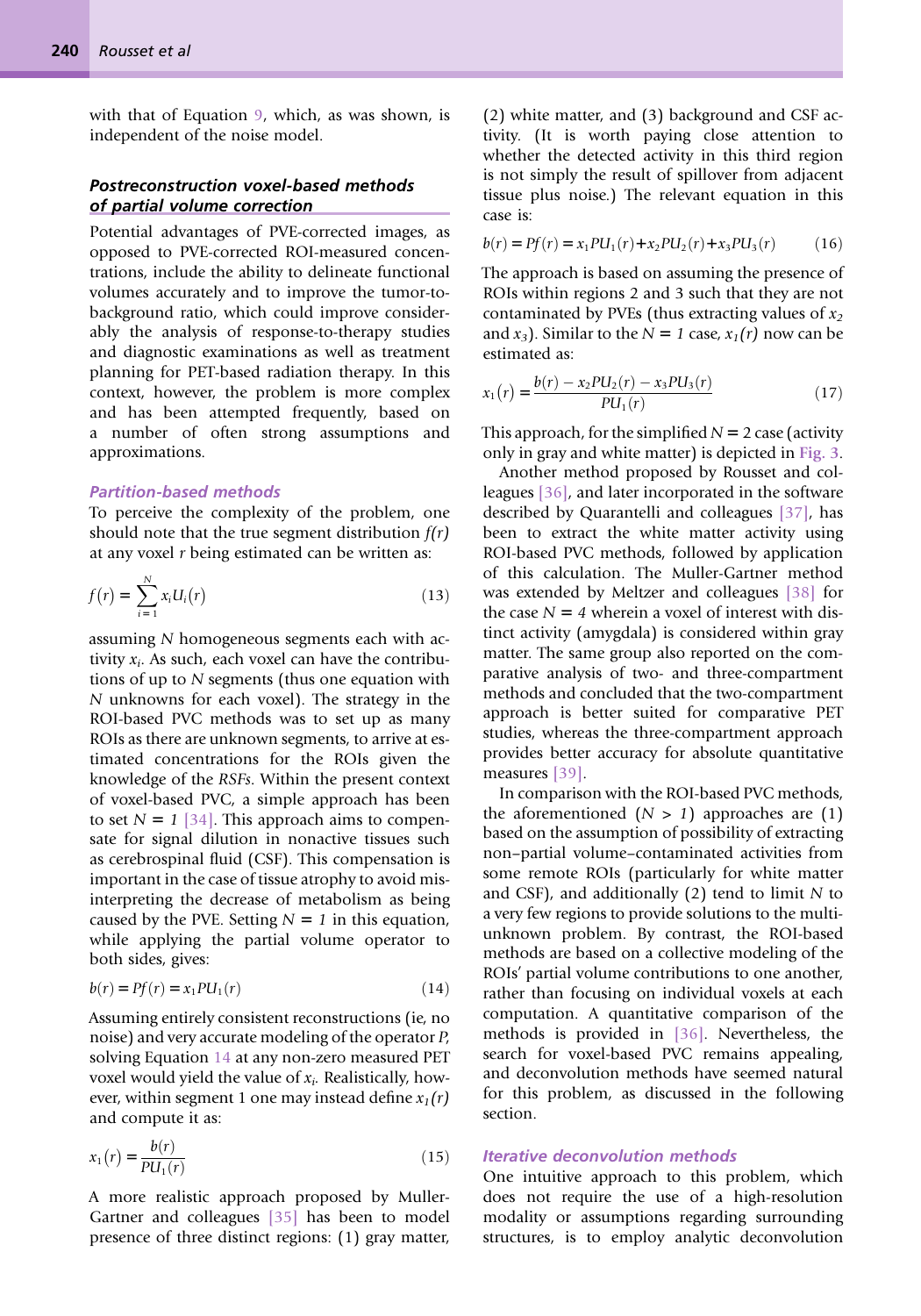<span id="page-6-0"></span>

Fig. 3. A simplified depiction of the Muller-Gartner approach for the  $N = 2$  case (gray matter, white matter). The term  $x_2$ [activity]  $\times$  PU $_2$ [RSF] for white matter is subtracted from the original image b(r), followed by division, within the ROI for the gray matter, by its regional spread function, which is typically thresholded (eg, 20%) to avoid amplification of noise.

methods, because the PVE typically is presented as a convolution of the original image with the system PSF (which may well be space-variant). Nevertheless, because of the presence of noise in the images, and because simple deconvolution methods amplify the high-frequency content of images, thus making the resulting images unsuitable for visual interpretation, more advanced approaches are needed. Many alternatives have been described in the literature. (Readers are encouraged to consult Schafer and colleagues [\[40\]](#page-12-0) and especially Carasso [\[41\].](#page-12-0)) In the Richardson-Lucy algorithm derived from Bayes's theorem (and not necessarily based on additional noise assumptions, although Poisson's assumption also arrives at same solution), one uses [\[41\]:](#page-12-0)

$$
y^{i+1} = y^i \times P^T \frac{b}{P y^i}
$$
\n<sup>(18)</sup>

where the partial volume–corrected image, vector y, is iteratively estimated (from iteration  $i$  to  $i+1$ ) from the partial volume–contaminated image, vector  $b$ , and the estimated blurring matrix,  $P$ . The algorithm, however, gives the inverse filtering solution when iterated until convergence [\[41\],](#page-12-0) thus needing to be terminated early or regularized.

Another notable alternative has been the application of the reblurred VanCittert method [\[41\]](#page-12-0):

$$
\gamma^{i+1} = \gamma^i + \lambda P^T (b - P \gamma^i) \tag{19}
$$

where  $\lambda \in (0, 2)$  is a constant that controls convergence. The method can be derived by application of the steepest descent scheme to the minimization of  $\vert \vert Py-b \vert \vert^2$  (ie, least-squares criterion based on the Gaussian model). Like the Richardson-Lucy algorithm, however, this method iteratively results in increasingly noisy image estimates, suggesting the need for early termination or use of regularization (eg, see Ref. [\[42\]\)](#page-12-0). For a review of these and alternative methods (eg, the Poisson maximum a priori maximum entropy, Tikhonov-Miller restoration, and linear slow evolution from the continuation boundary [slow evolution from the continuation boundary] methods), the reader is referred to Carasso [\[41\]](#page-12-0).

One such approach was implemented recently in the context of oncologic PET imaging. The authors used an iterative three-dimensional deconvolution algorithm and a local model of the PET scanner's PSF followed by application of a PVE correction to the mean voxel value within a voxel of interest [\[43\].](#page-12-0) The authors report more accurate quantitative assessments of uptake in lesions greater than 1.5  $\times$ full-width at half-maximum (FWHM) of the imaging system's PSF.

#### Multi-resolution approach

A newer approach makes use of the multi-resolution method  $[44]$ : the algorithm extracts details of a highresolution image (eg, MR imaging) and transforms these details to integrate them into a low-resolution image (eg, PET). The method proposes using wavelet analysis to decompose the images into layers of different resolution/frequency content. The high-resolution (eg, MR) image therefore will result in additional levels of resolution images, from which, it is proposed, the details lost in the low-resolution image can be constructed. The study used a purely linear model of scaling the wavelet-transformed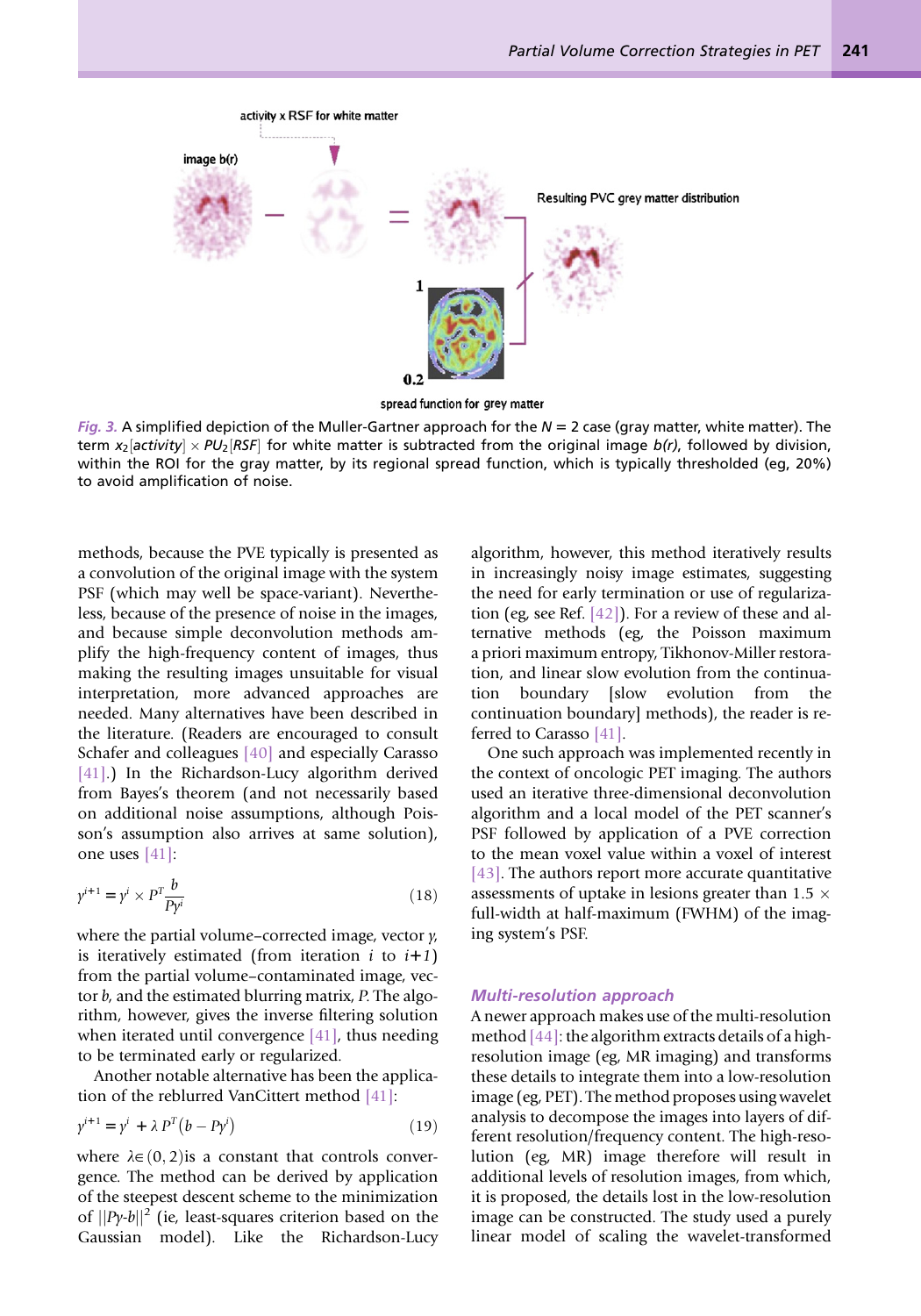images between the two modalities studied; this linear model does not seem to be justified, except that it results in ROI quantitation comparable with that obtained by standard PVC methods. This method seems to be quite promising and remains to be extended by more accurately relating the transformed resolution levels of high-resolution and low-resolution modalities.

# Combined noise and partial volume correction model

Another promising method proposed by Chiverton and colleagues  $[45]$  is the use of an elaborate statistical framework for combining image noise reduction and partial volume estimation. The approach works by considering the relationship between true voxel concentrations and the composite (ie, partial volume–contaminated) voxel concentrations, as well as the statistical relations between composite values and the noisy realizations. The latter component, however, is assumed to obey Gaussian statistics, an assumption that may be inadequate, especially for low-statistics data. This distribution can be highly dependent on the type of reconstruction method used [\[30,31\]](#page-12-0). This approach still needs to be validated more thoroughly.

# Reconstruction-based partial volume correction methods

PVC commonly is presented in the context of compensating for the spill-in/spill-out effects present in reconstruction images, resulting from the limited resolution capabilities of the imaging system. One therefore would think that, for a structure of a given size, the higher the resolution of a modality, the less the PVE will be. Another way of thinking about this problem, however, is to note that improving the resolution of reconstructions performed on a given scanner would, in effect, be a move in the direction of PVC. Reconstruction methods that improve the effective resolution of the scanner (at a given noise level) can be considered as PVC methods. In this sense, there are numerous approaches to reconstruction that attempt to achieve the aforementioned goals [\[46,47\];](#page-12-0) the use of statistical iterative reconstructions has been an important step in this direction both for voxel-based [\[11,48\]](#page-11-0) and ROI-based  $[49-52]$  reconstructions. Within the context of these algorithms (and building on them), a number of recent methods deserve to be highlighted.

# Voxel-based methods

#### Resolution recovery methods

In resolution recovery methods, the system matrix is modeled more accurately to incorporate the blurring effects in PET (positron range, noncollinearity, intercrystal scattering and/or crystal penetration effects). A number of such methods exist and have been reviewed elsewhere [\[53\].](#page-13-0) These methods have been shown to result in considerably improved contrast-versus-noise plots for extended objects, because of better modeling of blurring effects in PET (ie, higher effective resolution, and thus less PVE, at a given noise level) [\[54,55\]](#page-13-0).

#### Bayesian methods

Bayesian methods were developed originally to suppress noise in PET reconstructed images by penalizing voxel variations between neighboring voxels [\[56\]](#page-13-0). More sophisticated methods involved the use of anatomic information from MR imaging or CT to avoid blurring effects at the boundaries of regions, as reviewed extensively by Rousset and Zaidi [\[53\]](#page-13-0). As such, these methods obtain improved noise levels at nearly similar contrast and effective resolutions. Alternatively, Bayesian methods can be thought of as obtaining improved contrast and effective resolution at a given level of noise, thus reducing the PVE.

The main problem with these methods, however, has been the introduction of bias in the reconstruction images because of strong assumptions of uniformity correlations between anatomic and functional regions. By contrast, Zhang and colleagues [\[57\]](#page-13-0) and Bowsher and colleagues [\[58\]](#page-13-0) have proposed elaborate and involved methods that are able to account for exceptions to the assumed anatomy–function correlation and thus allow for the possibility that intensity regions in the emission reconstruction may not correspond to regions in the anatomic image. These methods, however, require some user interactions and the estimation of several hyperparameters. A joint mixture framework proposed by Rangarajan and colleagues [\[59\]](#page-13-0) offers the aforementioned advantage but does not involve user interactions or the need to determine complicated hyperparameters.

## Region-of-interest–based methods

A different, novel approach to this problem has been to quantify ROIs directly from projection data, taking into account the effect of PVE (among other effects, such as scatter). Derived from the early work of Huesman  $[49]$ , this approach has been developed and investigated by Muzic and colleagues [\[60\]](#page-13-0) in cardiac imaging, by Chen and colleagues [\[61\]](#page-13-0) and Schoenahl and Zaidi [\[62\]](#page-13-0) in tumor imaging, and by Vanzi and colleagues [\[52\]](#page-13-0) in dopamine transporter imaging. This method has the particular advantage of being able to estimate region variance for subsequent use in model analysis to obtain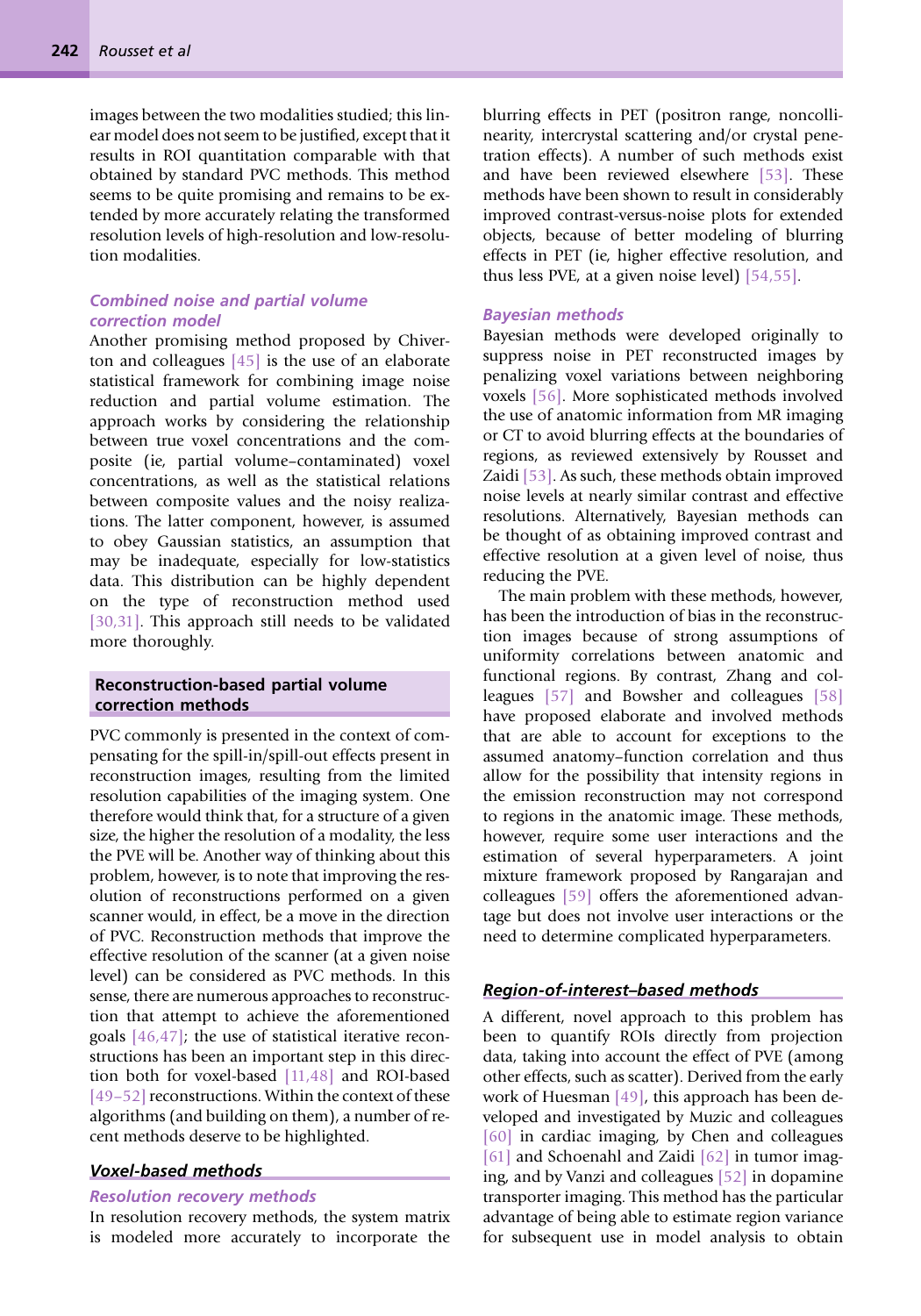parameter estimates; however, these methods remain to be extended to three-dimensional imaging.

# Clinical and research applications of partial volume correction

Quantitative PET measurements of physiologic and biologic processes in vivo are influenced by various physical degrading factors including partial volume averaging among neighboring tissues with differing tracer concentrations resulting from the limited spatial resolution of state-of-the-art PET scanners. PVC is important for describing the true functional contribution of PET in providing clinicians and scientists with relevant functional information in various pathologies. This information might allow accurate quantification of physiologic processes including cerebral blood flow, glucose metabolism, neuroreceptor binding, tumor metabolism, and myocardial perfusion.

It has been shown in brain PET imaging that, despite substantial improvements in PET scanners' spatial resolution, the loss of cerebral volume resulting from healthy aging processes can cause underestimation of PET physiologic measurements. Thus, the failure to account for the effect of partial volume averaging of brains with expanded sulci has contributed to the confounding results in functional imaging studies of aging. After PVC, no cerebral blood flow decline with age in healthy individuals is described [\[63–65\].](#page-13-0) Likewise, it has been demonstrated that reduced glucose metabolism measured by PET in dementia of the Alzheimer type is not simply an artifact caused by an increase in CSF space induced by atrophy but reflects a true metabolic reduction per gram of tissue [\[66\].](#page-13-0) In epileptic foci, also, hypometabolism is larger than a mere atrophy effect [\[67\].](#page-13-0) Assessment of the dopaminergic system with PET has shown that dopamine transporters are noticeably reduced in Lesh-Nyhan disease; PVC highlights this finding [\[68\].](#page-13-0) Dopa-decarboxylase activity has been shown to be reduced greatly in patients who have Parkinson disease, compared with normal controls [\[69\]](#page-13-0).

In myocardial imaging, the use of recovery coefficients and spillover factors derived either theoretically or using experimental measurements was popular in the 1980s [\[70,71\]](#page-13-0). The same approach was used for the quantification of myocardial blood flow using Nitrogen-13-labeled  $(^{13}$ NH3) ammonia [\[72\]](#page-13-0) where the spillover from the blood pool into the myocardial wall was significant. Partial volume losses in the myocardium also can be estimated using an extravascular density image, created by the subtraction of a blood pool from a transmission image [\[73\].](#page-13-0) The authors have shown that the extravascular density image can correct for partial volume averaging over a range of myocardial thicknesses applicable to patient studies. Nevertheless, the method was found to be sensitive to errors in both the blood pool and transmission images in the thinnest regions.

A more appealing approach taking advantage of the availability of correlated structural imaging (CT) was proposed to derive count recovery maps in SPECT myocardial perfusion imaging that was validated experimentally in an elegant study using a porcine heart model [\[11\].](#page-11-0) This method could be extended easily for use in cardiovascular PET imaging but would be challenging to apply in tumor imaging because of the difficulties in delineating accurately the metabolically active parts of a tumor (eg, in lesions with wholly or partially necrotic centers) using structural imaging [\[14\].](#page-11-0)

In tumor imaging, several studies reported that PVE is a serious issue that affects both image quality and the quantitative accuracy of estimated indices characterizing lesion uptake, such as the standardized uptake value (SUV). The most straightforward approach uses a set of precalculated recovery coefficients for more reliable estimates of the SUV in pulmonary lesions [\[20,74,75\]](#page-12-0) and breast cancer [\[76\].](#page-13-0) The bias affecting estimates of tumor-to-background ratio resulting from the PVE is dependent on lesion size. The generally accepted criterion is that PVC is required if the lesion size is less than two to three times the spatial resolution (FWHM) of the imaging system when the parameter of interest is the maximum voxel value within a particular voxel of interest. In fact, it has been demonstrated that when the parameter of interest is the average count density, the bias introduced by the PVE could exceed 10%, even for lesions  $0 \sim 6$  times the FWHM, depending on the true tumor-to-background ratio [\[77\].](#page-13-0)

As mentioned previously for cardiac imaging, the lesion size determined by structural imaging (CT or MR imaging) also can be used to compensate for PVE, thus allowing a more accurate estimate of the SUV. Hickeson and colleagues [\[13\]](#page-11-0) reported an increase in accuracy from 58% to 89% by using this technique for assessing the metabolic activity of lung nodules measuring less than 2 cm when a SUV threshold of 2.5 was adopted to distinguish between benign and malignant lesions ([Fig. 4](#page-9-0)). Similar techniques also were used for preclinical imaging using a clinical PET/CT scanner. High-resolution CT is used for more precise localization of PET findings in addition to PVC through size-dependent recovery coefficient correction [\[78\]](#page-13-0).

The use of global metabolic activity (obtained by multiplying segmented MR imaging volumes by the measured mean cerebral metabolic rates for glucose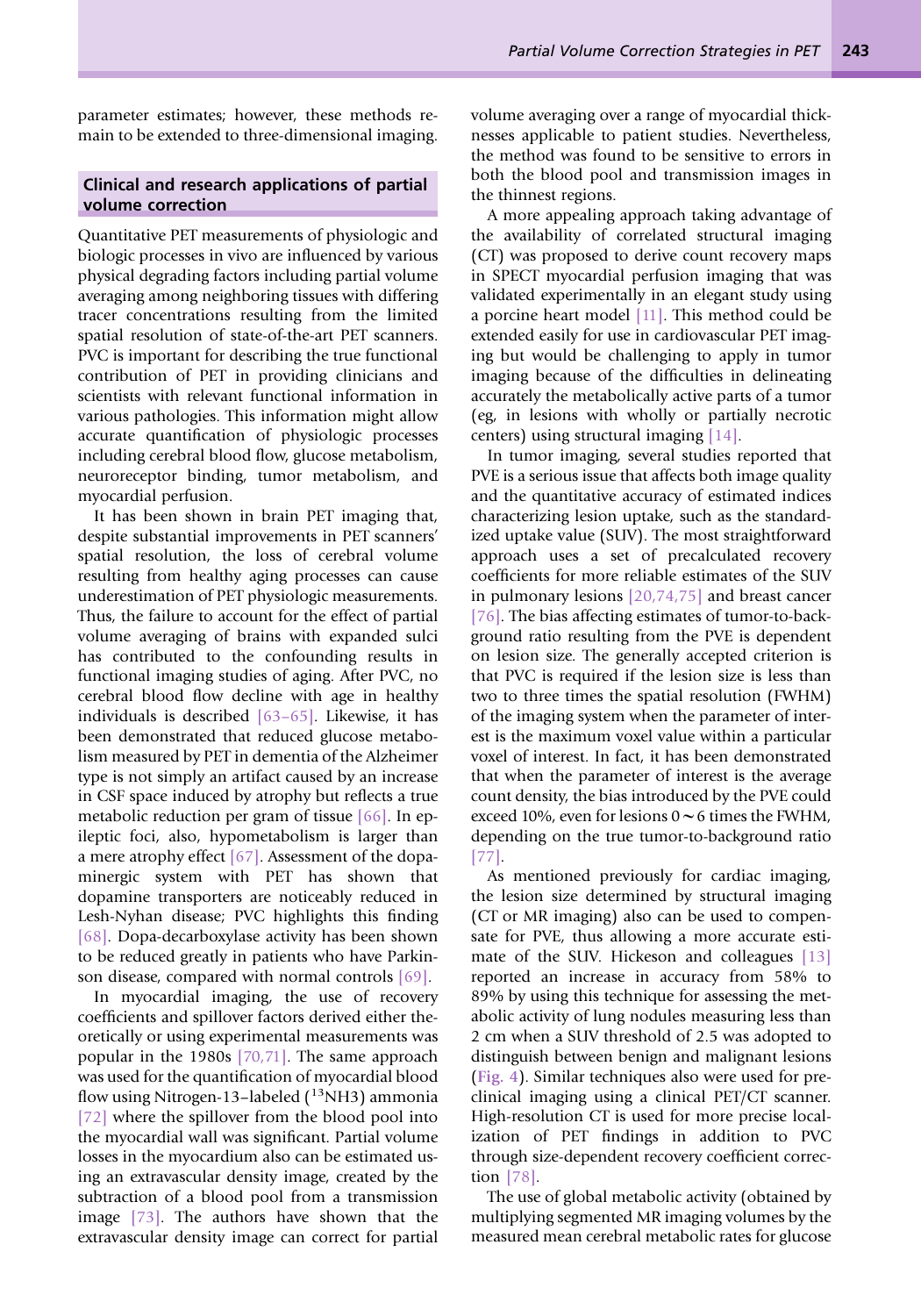<span id="page-9-0"></span>

Fig. 4. Images of a 72-year-old woman with small cell lung carcinoma. (A) Transaxial and (B) coronal images of FDG-PET scan demonstrate focus of mildly increased uptake in right middle lobe. The maximum standardized uptake value (SUV<sub>max</sub>) was 1.39, which is less than threshold for malignancy. (C) Transaxial chest CT image demonstrates that nodule measures 1.0  $\times$  0.8 cm. Corrected SUV was obtained by drawing ellipsoid or circular ROI (in black) with diameter of 0.8 cm (two voxels) larger than that of the area of perceived increase in activity at plane of maximal FDG uptake, and drawing another ROI (in gray) with diameter of 0.8 cm larger than first ROI to determine background activity (activity per volume outside smaller ROI and inside larger ROI). Corrected SUV then was obtained by determining activity in first smaller ROI corrected for background activity, dividing by lesion's size on CT and ratio of injected dose to body mass, and correcting for decay of <sup>18</sup>F. Corrected SUV of this lesion was 3.54, which exceeds threshold for malignancy. (From Hickeson M, Yun M, Matthies A, et al. Use of a corrected standardized uptake value based on the lesion size on CT permits accurate characterization of lung nodules on FDG-PET. Eur J Nucl Med Mol Imaging 2002;29:1639–47; with kind permission from Springer Science and Business Media.)

using PET), introduced by Alavi and colleagues [\[10\]](#page-11-0) in assessment of the brain in patients who had Alzheimer disease and in age-matched controls, has made possible the accurate measurement of the global metabolic activity of the red marrow using segmented MR imaging for PVC of PET data [\[79\].](#page-14-0) This strategy may have potential research and clinical applications in the study of the global metabolic activity of the individual component and in the diagnosis of benign and malignant bone marrow disorders.

# Potential pitfalls

Despite the remarkable advances and achievements to date, PVC still is limited by the inaccuracies of the various procedures involved in the implementation of sophisticated methods, particularly those relying on an adjunct structural modality image (CT or MR imaging). These limitations, which include the spatial realignment of functional and anatomic images, segmentation of the high-resolution anatomic image, and tissue inhomogeneities, are discussed briefly.

# Image registration

Dual-modality imaging systems provide a hardware approach to spatial alignment of functional and anatomic images that is of particular value when numeric algorithms fail. Software approaches remain vital to the solution of many registration problems in clinical practice, however, and might even complement hardware approaches in many cases [\[80\]](#page-14-0). The accuracy of the PVC techniques will depend in part on the accuracy of the realignment of the anatomic and functional images. The impact of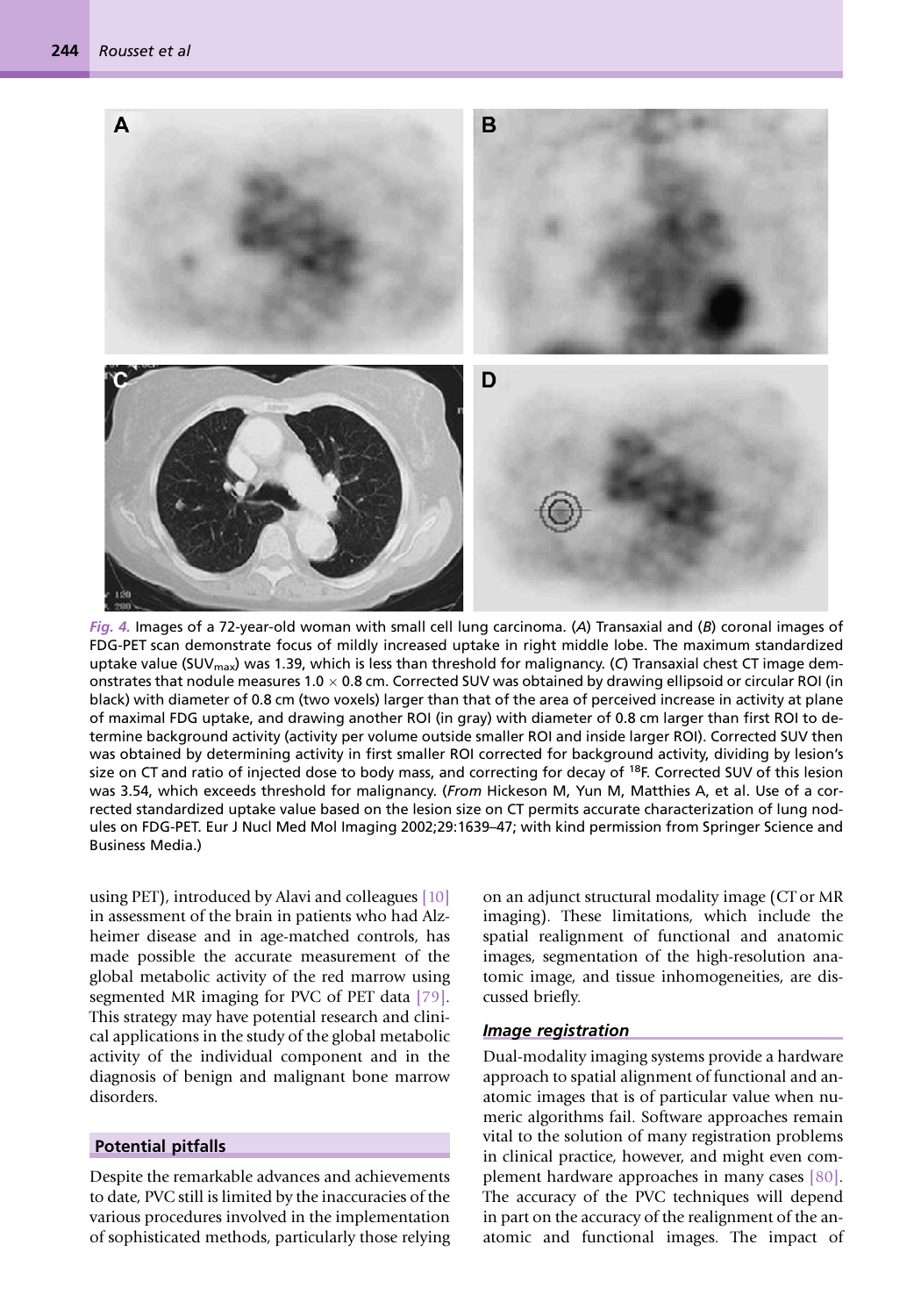misalignment has been investigated in the context of brain imaging for the region-based approach [\[25,37,81,82\]](#page-12-0) and for the pixel-based approaches [\[35,37,38,83\]](#page-12-0). For the GTM approach, the errors resulting from misregistration affect only the observed estimates and do not modify the coefficients of the GTM matrix. Therefore, the effect of the registration error on the corrected estimates is of the same magnitude as the effect of misregistration on the observed estimates because of inaccurate placement of the ROIs [\[82\]](#page-14-0). It has been shown that these errors have a relatively modest impact on the final accuracy of the corrected estimates (< 2% of true value for typical 1- to 2-mm misregistration errors) [\[81,82\]](#page-14-0). Some authors, however, suggested recently that misregistration errors have the strongest impact on data accuracy and precision [\[37\].](#page-12-0)

# Anatomic image segmentation

Medical image segmentation has been identified as the key problem of medical image analysis and remains a popular and challenging area of research [\[84\].](#page-14-0) In brain MR imaging, a wide variety of brain MR imaging segmentation techniques, including a number of promising approaches, have been devised and are described in the literature [\[85\]](#page-14-0). Similar to image registration, the accuracy of algorithms for PVC depends in part on the degree of accuracy in the segmentation of the anatomic images. Errors in the segmentation procedure have greater impact but are relatively limited to the mis-segmented region [\[81\].](#page-14-0) Overall, the accuracy of the corrected estimates seems to be impacted more by the success of the segmentation of the structural information provided by MR imaging

than by the influence of image co-registration. Zaidi and colleagues [\[86\]](#page-14-0) investigated the impact of brain MR image segmentation on PVC. Three algorithms were compared: the first, bundled in the Statistical Parametric Mapping package [\[87\],](#page-14-0) and the second, the Expectation Maximization Segmentation algorithm [\[88\]](#page-14-0), incorporate a priori probability images derived from MR images of a large number of subjects. The third, referred to as the ''histogram-based segmentation algorithm (HSBA) algorithm," is a histogram-based segmentation algorithm incorporating an Expectation Maximization approach to model a four-Gaussian mixture for both global and local histograms [\[89\].](#page-14-0) Fig. 5 illustrates an example in which brains were extracted inappropriately using the brain extraction tool for the HBSA segmentation. Regions where some degree of atrophy was present were extracted as nonbrain matter by the brain extraction tool. It was concluded that the PVC activities in some regions of the brain show large relative differences when performing paired analysis on two algorithms, indicating that the segmentation algorithm for ROI-based PVC must be chosen carefully.

It was suggested that, in the absence of major sources of registration or segmentation errors, recovered activity concentration estimates were typically within 5% to 10% of the true tracer concentration with an SD of a few percent in both phantom and simulation studies [\[25,29,37,81\].](#page-12-0) Potential innovative developments for future simultaneous PET/MR imaging technology dedicated for brain research [\[90\]](#page-14-0) would be combining various MR imaging segmentation methods to compensate for both PVC and attenuation [\[91\]](#page-14-0).



Fig. 5. Representative slices of clinical T1-weighted MR images segmentation. Images from left to right show the patient's original MR images coregistered to corresponding PET image; the segmentation result using the algorithm bundled in the Statistical Parametric Mapping package [\[87\];](#page-14-0) the Expectation Maximization Segmentation algorithm [\[88\];](#page-14-0) and a histogram-based segmentation algorithm [\[89\]](#page-14-0). White areas correspond to white matter, light gray areas to gray matter, and dark gray areas to cerebrospinal fluid. Arrows show discrepancies between segmentation results. Because of brain extraction, atrophic regions were removed. Arrows indicate possible errors.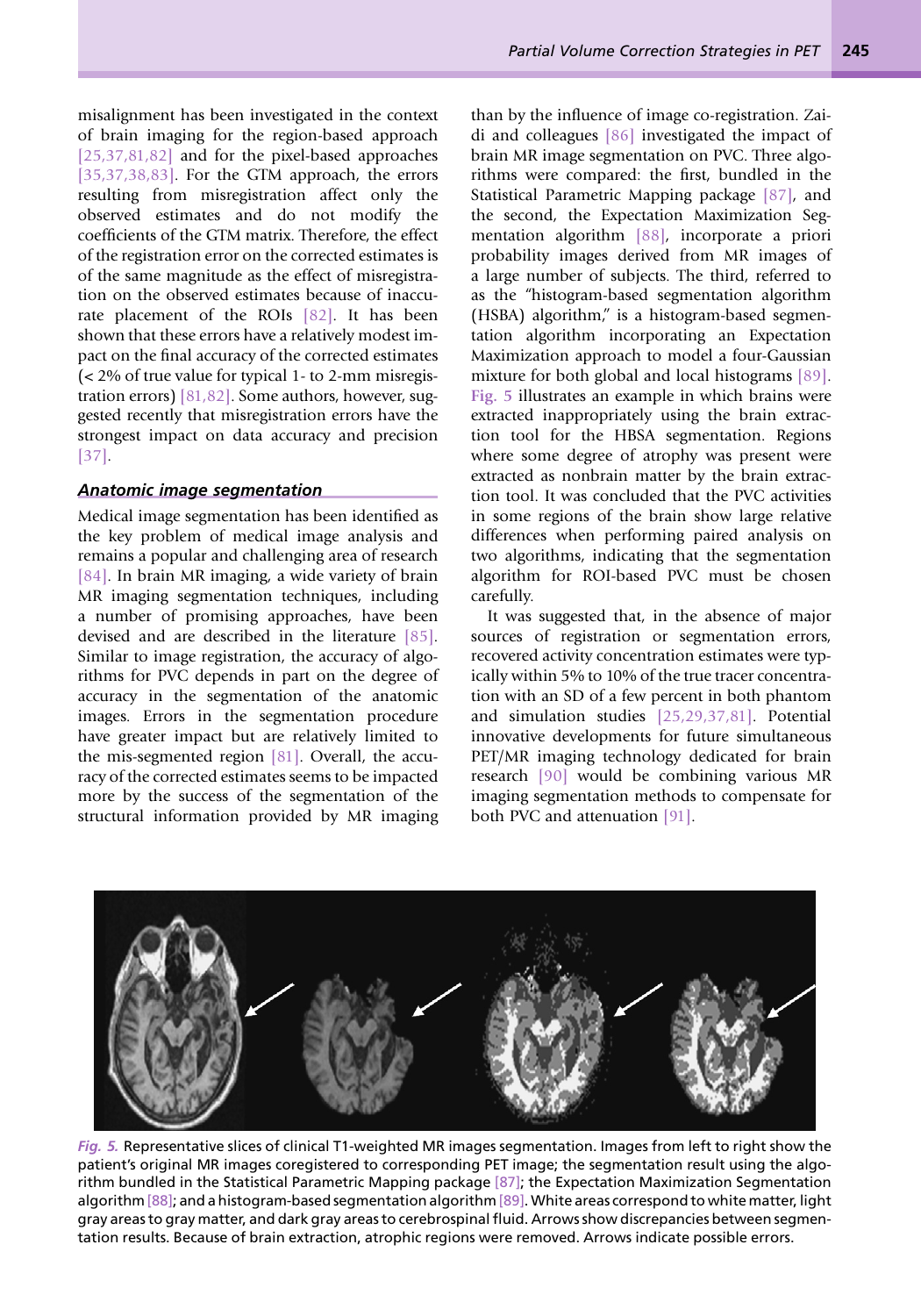# <span id="page-11-0"></span>Tissue inhomogeneity

Inaccuracies resulting from mis-segmentation can be considered in the context of a more general problem of tissue heterogeneity. In fact, the key limiting factor of these techniques is the hypothesis made regarding the homogeneity of tracer distribution in each region or tissue component. Some investigators gave suggested performing tests of inhomogeneity based on Krylov subspace iteration to assess the suitability of assuming a homogeneous tracer distribution [\[29\]](#page-12-0). This test, however, is valid only when an accurate noise model is available, which is still a challenging task. If known a priori, the tissue mixture of each identified component can serve as a basis for computing the required RSFs. This computation can be performed using statistical probabilistic anatomic maps that can be defined as the probability of each tissue class (eg, gray matter, white matter, CSF) being present in a given location of a standardized, or stereotaxic space [\[92\].](#page-14-0)

#### Summary

It is gratifying to see the progress that PVC has made in PET. Recent developments have been enormous, particularly in the last decade. The focus has been on improving accuracy, precision, and computational speed through efficient implementation in conjunction with decreasing the amount of operator interaction. PVC of PET data is well established in research environments, but its use in clinical settings is still limited to institutions with advanced technical support. As the challenges discussed in this article are met, and experience is gained, implementation of validated techniques in commercial software packages will be useful to attract the interest of the clinical community and increase the popularity of these tools.

# **References**

- [1] Zaidi H, Alavi A. Current trends in PET and combined (PET/CT and PET/MR) systems design. PET Clinics, in press.
- [2] Hsieh J. Nonlinear partial volume artifact correction in helical CT. IEEE Trans Nucl Sci 1999;46: 743–7.
- [3] Van Leemput K, Maes F, Vandermeulen D, et al. A unifying framework for partial volume segmentation of brain MR images. IEEE Trans Med Imaging 2003;22:105–19.
- [4] Zaidi H, Montandon M-L. The new challenges of brain PET imaging technology. Curr Med Imag Rev 2006;2:3–13.
- [5] Hoffman EJ, Huang SC, Phelps ME. Quantitation in positron emission computed tomography: 1.

Effect of object size. J Comput Assist Tomogr 1979;3:299–308.

- [6] Mazziotta JC, Phelps ME, Plummer D, et al. Quantitation in positron emission computed tomography: 5. Physical-anatomical effects. J Comput Assist Tomogr 1981;5:734–43.
- [7] Chawluk JB, Alavi A, Dann R, et al. Positron emission tomography in aging and dementia: effect of cerebral atrophy. J Nucl Med 1987;28:431–7.
- [8] Tanna NK, Kohn MI, Horwich DN, et al. Analysis of brain and cerebrospinal fluid volumes with MR imaging: impact on PET data correction for atrophy. Part II. Aging and Alzheimer dementia. Radiology 1991;178:123–30.
- [9] Kohn MI, Tanna NK, Herman GT, et al. Analysis of brain and cerebrospinal fluid volumes with MR imaging. Part I. Methods, reliability, and validation. Radiology 1991;178:115–22.
- [10] Alavi A, Newberg AB, Souder E, et al. Quantitative analysis of PET and MRI data in normal aging and Alzheimer's disease: atrophy weighted total brain metabolism and absolute whole brain metabolism as reliable discriminators. J Nucl Med 1993;34:1681–7.
- [11] Da Silva AJ, Tang HR, Wong KH, et al. Absolute quantification of regional myocardial uptake of 99mTc-sestamibi with SPECT: experimental validation in a porcine model. J Nucl Med 2001; 42:772–9.
- [12] Bural GG, Torigian DA, Chamroonrat W, et al. Quantitative assessment of the atherosclerotic burden of the aorta by combined FDG-PET and CT image analysis: a new concept. Nucl Med Biol 2006;33:1037–43.
- [13] Hickeson M, Yun M, Matthies A, et al. Use of a corrected standardized uptake value based on the lesion size on CT permits accurate characterization of lung nodules on FDG-PET. Eur J Nucl Med Mol Imaging 2002;29: 1639–47.
- [14] Soret M, Bacharach SL, Buvat I. Partial-volume effect in PET tumor imaging. J Nucl Med 2007; 48:932–45.
- [15] Kessler RM, Ellis JR, Eden M. Analysis of emission tomographic scan data: limitations imposed by resolution and background. J Comput Assist Tomogr 1984;8:514–22.
- [16] Herscovitch P, Auchus AP, Gado M, et al. Correction of positron emission tomography data for cerebral atrophy. J Cereb Blood Flow Metab 1986;6:120–4.
- [17] Avril N, Bense S, Ziegler SI, et al. Breast imaging with fluorine-18-FDG PET: quantitative image analysis. J Nucl Med 1997;38:1186–91.
- [18] Wahl LM, Asselin MC, Nahmias C. Regions of interest in the venous sinuses as input functions for quantitative PET. J Nucl Med 1999;40: 1666–75.
- [19] Geworski L, Knoop BO, de Cabrejas ML, et al. Recovery correction for quantitation in emission tomography: a feasibility study. Eur J Nucl Med 2000;27:161–9.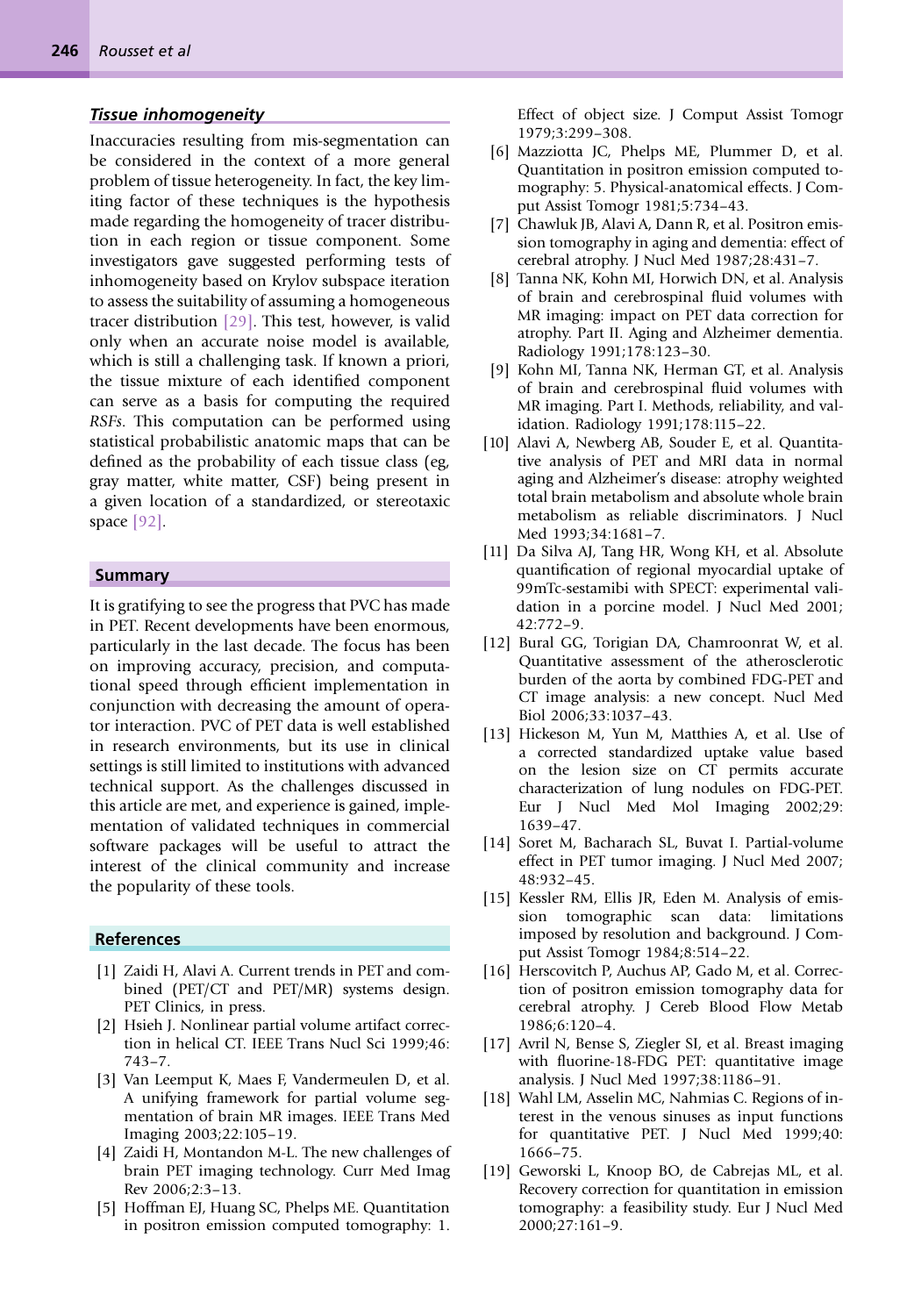- <span id="page-12-0"></span>[20] Menda Y, Bushnell DL, Madsen MT, et al. Evaluation of various corrections to the standardized uptake value for diagnosis of pulmonary malignancy. Nucl Med Commun 2001;22: 1077–81.
- [21] Fleming JS, Bolt L, Stratford JS, et al. The specific uptake size index for quantifying radiopharmaceutical uptake. Phys Med Biol 2004;49: N227–34.
- [22] Tossici-Bolt L, Hoffmann SMA, Kemp PM, et al. Quantification of [123I]FP-CIT SPECT brain images: an accurate technique for measurement of the specific binding ratio. Eur J Nucl Med Mol Imaging 2006;33:1491–9.
- [23] Rousset O, Ma Y, Kamber M, et al. 3D simulations of radiotracer uptake in deep nuclei of human brain. Comput Med Imaging Graph 1993; 17:373–9.
- [24] Rousset OG, Ma Y, Marenco S, et al. In vivo correction for partial volume effects in PET: accuracy and precision. In: Myers R, Cunningham V, Bailey DL, editors. Quantification of brain function using PET, vol. 1. San Diego (CA): Academic Press; 1996. p. 158–65.
- [25] Rousset OG, Ma Y, Evans AC. Correction for partial volume effects in PET: principle and validation. J Nucl Med 1998;39:904–11.
- [26] Du Y, Tsui BMW, Frey EC. Partial volume effect compensation for quantitative brain SPECT imaging. IEEE Trans Med Imaging 2005;24: 969–76.
- [27] Du Y, Tsui BMW, Frey EC. Model-based compensation for quantitative 123I brain SPECT imaging. Phys Med Biol 2006;51:1269–82.
- [28] Labbe C, Froment JC, Kennedy A, et al. Positron emission tomography metabolic data corrected for cortical atrophy using magnetic resonance imaging. Alzheimer Dis Assoc Disord 1996;10: 141–70.
- [29] Aston JA, Cunningham VJ, Asselin MC, et al. Positron emission tomography partial volume correction: estimation and algorithms. J Cereb Blood Flow Metab 2002;22:1019–34.
- [30] Barrett H, Wilson D, Tsui B. Noise properties of the EM algorithm: I. Theory. Phys Med Biol 1994;39:833–46.
- [31] Qi J. A unified noise analysis for iterative image estimation. Phys Med Biol 2003;48:3505–19.
- [32] Rahmim A, Cheng J-C, Sossi V. Improved noise propagation in statistical image reconstruction with resolution modeling. IEEE Nuclear Science Symposium Conference Record 2005;5:2576–8.
- [33] Li Q, Asma E, Qi J, et al. Accurate estimation of the Fisher information matrix for the PET image reconstruction problem. IEEE Trans Med Imaging 2004;23:1057–64.
- [34] Videen TO, Perlmutter JS, Mintun MA, et al. Regional correction of positron emission tomography data for the effects of cerebral atrophy. J Cereb Blood Flow Metab 1988;8:662–70.
- [35] Muller-Gartner HW, Links JM, Prince JL, et al. Measurement of radiotracer concentration in

brain gray matter using positron emission tomography: MRI-based correction for partial volume effects. J Cereb Blood Flow Metab 1992;12: 571–83.

- [36] Rousset OG, Ma Y, Wong DF, et al. Pixel- versus region-based partial volume correction in PET. In: Carson R, Daube-Witherspoon ME, Herscovitch P, editors. Quantitative functional imaging with positron emission tomography. vol. 1. San Diego (CA): Academic Press; 1998. p. 67–75.
- [37] Quarantelli M, Berkouk K, Prinster A, et al. Integrated software for the analysis of brain PET/ SPECT studies with partial-volume-effect correction. J Nucl Med 2004;45:192–201.
- [38] Meltzer CC, Zubieta JK, Links JM, et al. MR-based correction of brain PET measurements for heterogeneous gray matter radioactivity distribution. J Cereb Blood Flow Metab 1996;16:650–8.
- [39] Meltzer CC, Kinahan PE, Greer PJ, et al. Comparative evaluation of MR-based partial-volume correction schemes for PET. J Nucl Med 1999;40: 2053–65.
- [40] Schafer RW, Mersereau RM, Richards MA. Constrained iterative restoration algorithms. Proc IEEE 1981;69:432–50.
- [41] Carasso A. Linear and nonlinear image deblurring: a documented study. SIAM Journal on Numerical Analysis 1999;36:1659–89.
- [42] Rudin L, Osher S, Fatemi E. Nonlinear total variation based noise removal algorithms. Physica D 1992;60:259–68.
- [43] Teo B-K, Seo Y, Bacharach SL, et al. Partial-volume correction in PET: validation of an iterative postreconstruction method with phantom and patient data. J Nucl Med 2007;48:802–10.
- [44] Boussion N, Hatt M, Lamare F, et al. A multiresolution image based approach for correction of partial volume effects in emission tomography. Phys Med Biol 2006;51:1857–76.
- [45] Chiverton J, Wells K, Partridge M. A combined noise reduction and partial volume estimation method for image quantitation. Proceedings of the IEEE Nuclear Science Symposium and Medical Imaging Conference 2006;6:322–8.
- [46] Qi J, Leahy RM. Iterative reconstruction techniques in emission computed tomography. Phys Med Biol 2006;51:R541–78.
- [47] Reader A, Zaidi H. Advances in PET image reconstruction. PET Clinics 2007;2:173–90.
- [48] Baete K, Nuyts J, Van Paesschen W, et al. Anatomical-based FDG-PET reconstruction for the detection of hypo-metabolic regions in epilepsy. IEEE Trans Med Imaging 2004;23:510–9.
- [49] Huesman RH. A new fast algorithm for the evaluation of regions of interest and statistical uncertainty in computed tomography. Phys Med Biol 1984;29:543–52.
- [50] Carson RE. A maximum likelihood method for region-of-interest evaluation in emission tomography. J Comput Assist Tomogr 1986;10: 654–63.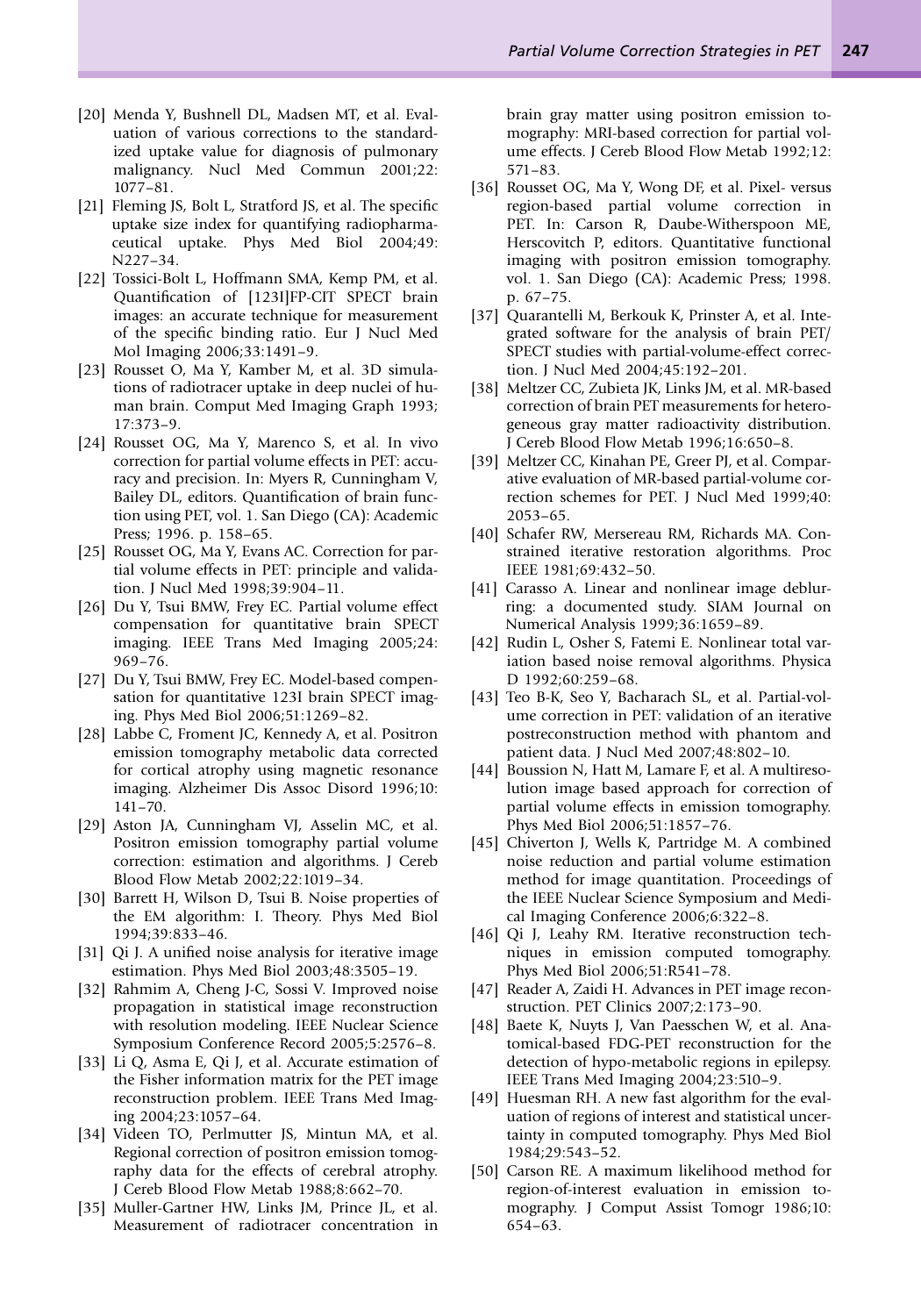- <span id="page-13-0"></span>[51] Formiconi AR. Least squares algorithm for region of interest evaluation in emission tomography. IEEE Trans Med Imaging 1993;12:90–100.
- [52] Vanzi E, De Cristofaro M, Ramat S, et al. A direct ROI quantification method for inherent PVE correction: accuracy assessment in striatal SPECT measurements. Eur J Nucl Med Mol Imaging 2007;34:1480–9.
- [53] Rousset O, Zaidi H. Correction of partial volume effects in emission tomography. In: Zaidi H, editor. Quantitative analysis of nuclear medicine images. New York: Springer; 2006. p. 236–71.
- [54] Reader AJ, Julyan PJ, Williams H, et al. EM algorithm system modeling by image-space techniques for PET reconstruction. IEEE Trans Nucl Sci 2003;50:1392–7.
- [55] Panin VY, Kehren F, Michel C, et al. Fully 3-D PET reconstruction with system matrix derived from point source measurements. IEEE Trans Med Imaging 2006;25:907–21.
- [56] Green PJ. Bayesian reconstructions from emission tomography data using a modified EM algorithm. IEEE Trans Med Imaging 1990;9: 84–93.
- [57] Zhang Y, Fessler J, Clinthorne N, et al. Joint estimation for incorporating MRI anatomic images into SPECT reconstruction. In: Proceedings of the IEEE Nuclear Science Symposium and Medical Imaging Conference October 30–November 5, 1994, Norfolk, VA.
- [58] Bowsher JE, Johnson VA, Turkington TG, et al. Bayesian reconstruction and use of anatomical a priori information for emission tomography. IEEE Trans Med Imaging 1996;15:673–86.
- [59] Rangarajan A, Hsiao I-T, Gindi G. A Bayesian joint mixture framework for the integration of anatomical information in functional image reconstruction. J Mat Imag Vision 2000;12: 119–217.
- [60] Muzic RF, Chen CH, Nelson AD. A method to correct for scatter, spillover, and partial volume effects in region of interest analysis in PET. IEEE Trans Med Imaging 1998;17:202–13.
- [61] Chen CH, Muzic RF, Nelson AD, et al. Simultaneous recovery of size and radioactivity concentration of small spheroids with PET data. J Nucl Med 1999;40:118–30.
- [62] Schoenahl F, Zaidi H. Towards optimal modelbased partial volume effect correction in oncological PET imaging. Proceedings of the IEEE Nuclear Science Symposium and Medical Imaging Conference 2004;5:3177–81.
- [63] Meltzer CC, Cantwell MN, Greer PJ, et al. Does cerebral blood flow decline in healthy aging? A PET study with partial-volume correction. J Nucl Med 2000;41:1842–8.
- [64] Van Laere KJ, Dierckx RA. Brain perfusion SPECT: age- and sex-related effects correlated with voxel-based morphometric findings in healthy adults. Radiology 2001;221:810-7.
- [65] Yanase D, Matsunari I, Yajima K, et al. Brain FDG PET study of normal aging in Japanese: effect of

atrophy correction. Eur J Nucl Med Mol Imaging 2005;32:794–805.

- [66] Ibanez V, Pietrini P, Alexander GE, et al. Regional glucose metabolic abnormalities are not the result of atrophy in Alzheimer's disease. Neurology 1998;50:1585–93.
- [67] Knowlton RC, Laxer KD, Klein G, et al. In vivo hippocampal glucose metabolism in mesial temporal lobe epilepsy. Neurology 2001;57: 1184–90.
- [68] Wong DF, Harris JC, Naidu S, et al. Dopamine transporters are markedly reduced in Lesch-Nyhan disease in vivo. Proc Natl Acad Sci U S A 1996;93:5539–43.
- [69] Rousset OG, Deep P, Kuwabara H, et al. Effect of partial volume correction on estimates of the influx and cerebral metabolism of 6-[(18)F]fluoro-L-dopa studied with PET in normal control and Parkinson's disease subjects. Synapse 2000;37: 81–9.
- [70] Henze E, Huang SC, Ratib O, et al. Measurements of regional tissue and blood-pool radiotracer concentrations from serial tomographic images of the heart. J Nucl Med 1983;24: 987–96.
- [71] Herrero P, Markham J, Bergmann SR. Quantitation of myocardial blood flow with H2 15O and positron emission tomography: assessment and error analysis of a mathematical approach. J Comput Assist Tomogr 1989;13:862–73.
- [72] Nuyts H, Maes A, Vrolix M, et al. Three-dimensional correction for spillover and recovery of myocardial PET images. J Nucl Med 1996;37: 767–74.
- [73] Wassenaar RW, deKemp RA. Characterization of PET partial volume corrections for variable myocardial wall thicknesses. IEEE Trans Nucl Sci 2006;53:175–80.
- [74] Vesselle H, Schmidt RA, Pugsley JM, et al. Lung cancer proliferation correlates with [F-18]Fluorodeoxyglucose uptake by positron emission tomography. Clin Cancer Res 2000; 6:3837–44.
- [75] Vesselle H, Turcotte E, Wiens L, et al. Relationship between non-small cell lung cancer fluorodeoxyglucose uptake at positron emission tomography and surgical stage with relevance to patient prognosis. Clin Cancer Res 2004;10: 4709–16.
- [76] Mankoff D, Dunnwald L, Gralow J, et al. Changes in blood flow and metabolism in locally advanced breast cancer treated with neoadjuvant chemotherapy. J Nucl Med 2003;44:1806–14.
- [77] Soret M, Riddell C, Hapdey S, et al. Biases affecting the measurements of tumor-to-background activity ratio in PET. IEEE Trans Nucl Sci 2002;49:2112–8.
- [78] Tatsumi M, Nakamoto Y, Traughber B, et al. Initial experience in small animal tumor imaging with a clinical positron emission tomography/computed tomography scanner using 2-[F-18] fluoro-2-deoxy-D-glucose. Cancer Res 2003;63: 6252–7.